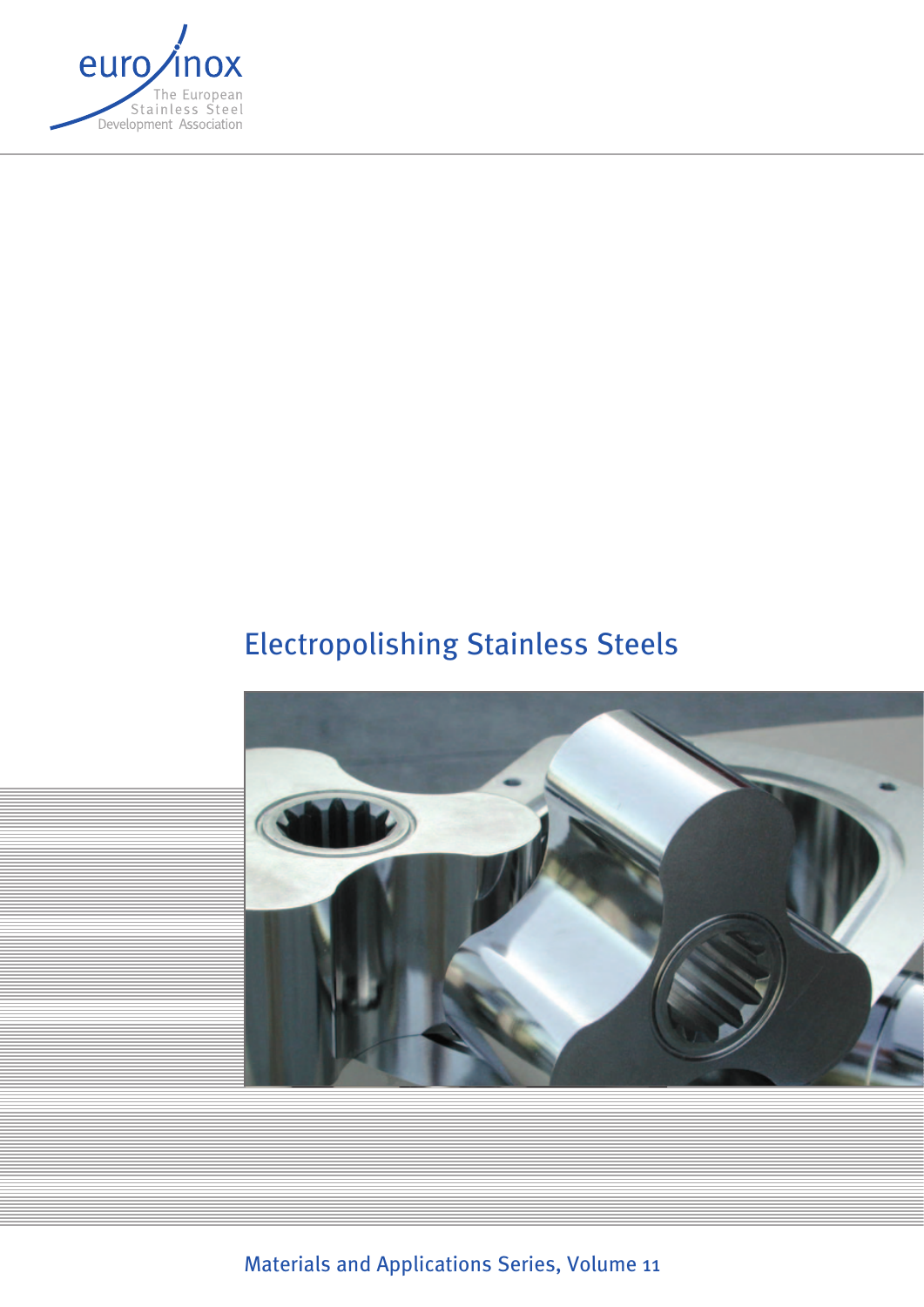# **Euro Inox**

Euro Inox is the European market development association for stainless steel.

Members of Euro Inox include:

- European stainless steel producers
- national stainless steel development associations
- development associations of the alloying element industries

The prime objectives of Euro Inox are to create awareness of the unique properties of stainless steel and to further its use in existing applications and in new markets. To achieve these objectives, Euro Inox organises conferences and seminars, issues guidance in printed and electronic form to enable architects, designers, specifiers, fabricators and end users to become more familiar with the material. Euro Inox also supports technical and market research.

#### **Full members**

**Acerinox** www.acerinox.es

## **ArcelorMittal Stainless Belgium ArcelorMittal Stainless France** www.arcelormittal.com

**Outokumpu** www.outokumpu.com

**ThyssenKrupp Acciai Speciali Terni** www.acciaiterni.it

**ThyssenKrupp Nirosta** www.nirosta.de

#### **Associate members**

**Acroni** www.acroni.si

**British Stainless Steel Association (BSSA)** www.bssa.org.uk

**Cedinox** www.cedinox.es

**Centro Inox** www.centroinox.it

**Informationsstelle Edelstahl Rostfrei** www.edelstahl-rostfrei.de

**International Chromium Development Association (ICDA)** www.icdachromium.com

**International Molybdenum Association (IMOA)** www.imoa.info

**Nickel Institute**  www.nickelinstitute.org

**Paslanmaz Çelik Derneği (PASDER)** www.turkpasder.com

**Polska Unia Dystrybutorów Stali (PUDS)** www.puds.pl

**SWISS INOX** www.swissinox.ch

#### ISBN 978-2-87997-310-4

| 978-2-87997-311-1 | German version  |
|-------------------|-----------------|
| 978-2-87997-312-8 | Finnish version |
| 978-2-87997-313-5 | French version  |
| 978-2-87997-314-2 | Italian version |
| 978-2-87997-315-9 | Dutch version   |
| 978-2-87997-316-6 | Polish version  |
| 978-2-87997-317-3 | Spanish version |
| 978-2-87997-318-0 | Swedish version |
| 978-2-87997-319-7 | Czech version   |
| 978-2-87997-320-3 | Turkish version |
|                   |                 |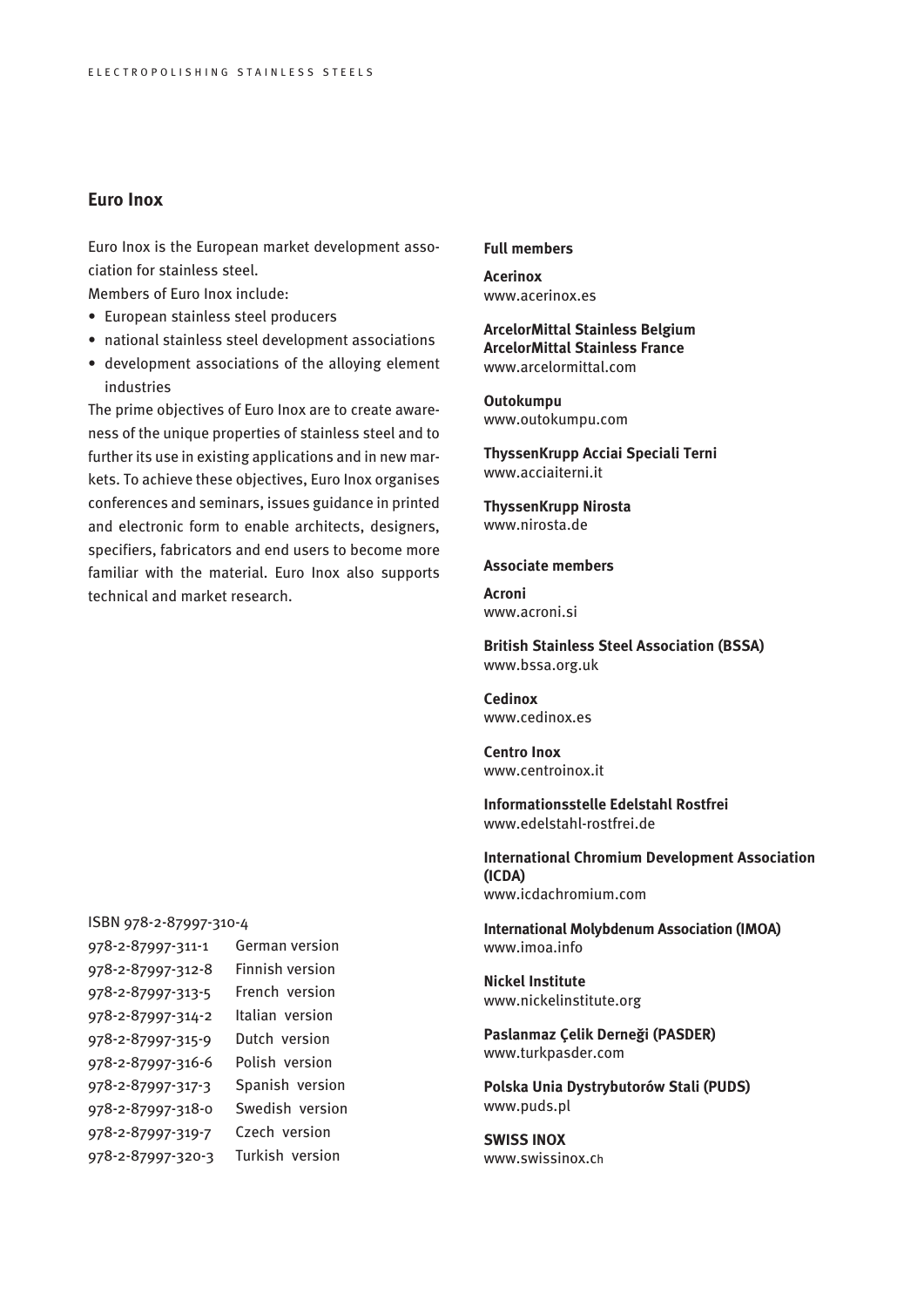Electropolishing Stainless Steels First Edition 2010 (Materials and Applications Series, Volume 11) © Euro Inox 2010

## **Editor**

Euro Inox Diamant Building, Bd. A. Reyers 80 1030 Brussels, Belgium Tel.: +32 2 706 82 67 Fax: +32 2 706 82 69 E-mail: info@euro-inox.org Internet: www.euro-inox.org

## **Author**

Alenka Kosmač, Brussels (B)

## **Acknowledgements**

Euro Inox wishes to thank Mr. Siegfried Pießlinger– Schweiger, Poligrat (D) and Mr. John Swain, Anopol (UK) for their contributions and their critical reading of the draft publication.

# **Photos**

Cover page photograph: Packo Surface Treatment, Diksmuide (B)

#### **Disclaimer**

Euro Inox has made every effort to ensure that the information presented in this document is technically correct. However, the reader is advised that the material contained herein is for general information purposes only. Euro Inox, its members, specifically disclaim any liability or responsibility for loss, damage, or injury, resulting from the use of the information contained in this publication.

# **Contents**

| 1. | Introduction                                 | $\overline{2}$ |
|----|----------------------------------------------|----------------|
|    | 2. The principle                             | 4              |
|    | 3. Process steps                             | 6              |
|    | 3.1 Metal preparation                        | 7              |
|    | 3.2 Electropolishing                         | 7              |
|    | 3.3 Post-treatment                           | 8              |
| 4. | Electropolishing vs. other surface-finishing |                |
|    | techniques                                   | 9              |
|    | 4.1 Mechanical polishing                     | 9              |
|    | 4.2 Electroplating                           | 10             |
|    | 5. Specifying electropolished finishes       | 11             |
| 6. | <b>Typical applications</b>                  | 12             |
| 7. | Glossary                                     | 15             |
| 8. | References                                   | 17             |

### **Copyright notice**

This work is subject to copyright. Euro Inox reserves all rights of translation in any language, reprinting, re-use of illustrations, recitation and broadcasting. No part of this publication may be reproduced, stored in a retrieval system or transmitted in any form or by any means, electronic, mechanical, photocopying, recording or otherwise, without the prior written permission of the copyright owner, Euro-Inox. Violations may be subject to legal proceedings, involving monetary damages as well as compensation for costs and legal fees, under Luxembourg copyright law and regulations within the European Union.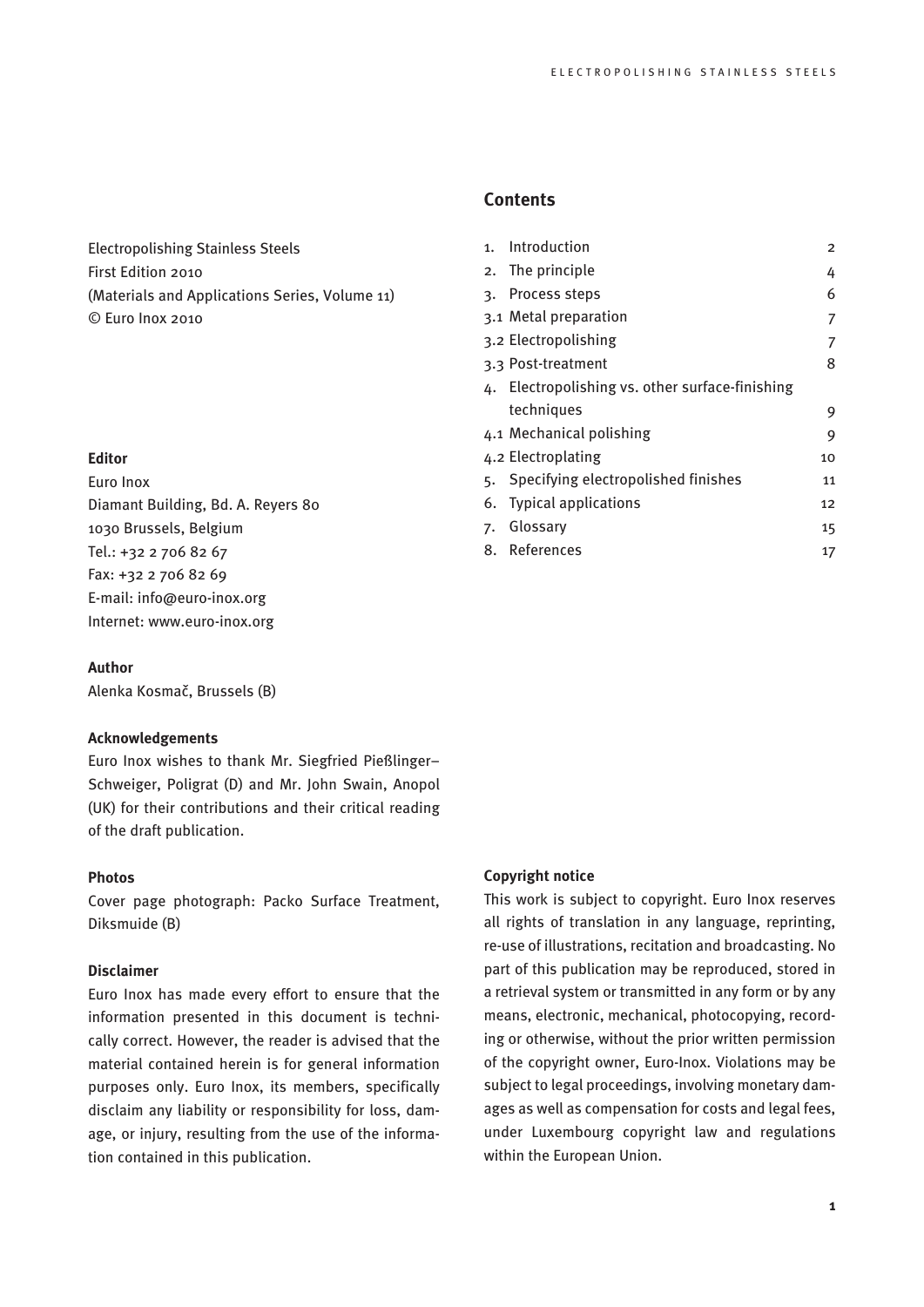# *1 Introduction*

Electropolishing is a chemical surfacefinishing technique (see box), by which metal is electrolytically removed, ion by ion, from the surface of a metal object [1]. The primary objective is to minimize microroughness, thus dramatically reducing the risk of dirt or product residues adhering and improving the cleanability of surfaces. Electropolishing is also used for deburring, brightening and passivating.

The process exposes an undisturbed, metallurgically clean surface. Possible unwanted effects of mechanical surface treatment – mechanical and thermal stress, embedding of particles and surface roughening – are avoided or reversed. The inherent corrosion-resistance of a given stainless steel grade is fully used. For these reasons,

electropolishing has become a common treatment for stainless steel in industries in which corrosion-resistance and cleanability requirements are particularly high. Typical applications are found in the pharmaceutical, biochemical and food-processing industries.

Since electropolishing involves no mechanical, thermal or chemical impact, small and mechanically fragile parts can be treated. Electropolishing can be applied to parts of almost any shape or size.

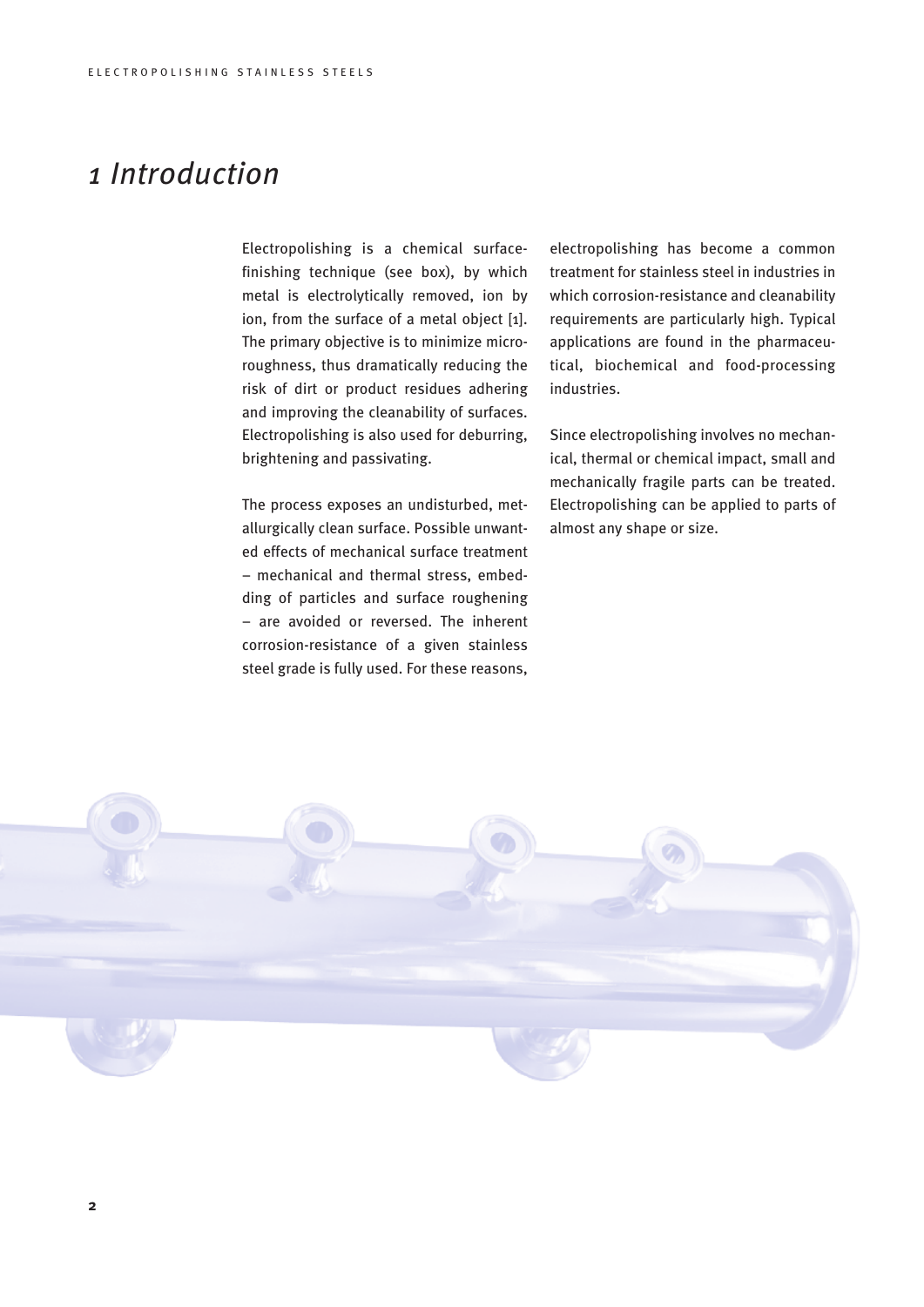# *Chemical surface treatments: when to consider what and why*

There is a range of different chemical surface treatments. Although these all contribute to producing a clean metallic surface and have overlapping effects, they have distinctly different purposes:

## **Pickling**

Pickling removes oxides specifically heat tint (from welding) and other discolourations or corrosion products. It creates a clean metallic surface that provides the conditions necessary for the natural self-passivation of stainless steel to take place. Typical compositions involve nitric acid and hydrofluoric acid. Treatment time depends on the temperature of the solution and the degree of contamination.

# **Passivating**

The self-passivation of stainless steel normally takes place spontaneously in the presence of oxygen from air or water. However, it can take a couple of days before the passive layer develops its full thickness. Chemical passivation treatment speeds up the formation of the passive layer, ensuring that it builds up quickly to its full strength, under controlled conditions. Passivation is performed in diluted nitric acid, the treatment time varying between 15 minutes and 1 hour.

## **Decontamination or acid cleaning**

This removes ferrous particles which would corrode if left on the stainless steel surface – for example when stainless steel parts have been exposed to ferrous contaminants (grinding dust, rust particles from adjacent work on carbon steel, abrasion from tools, etc.) $1$ 

#### **Electropolishing**

Electropolishing is applied to clean metallic surfaces, to reduce micro-roughness and produce a number of other highly desirable effects, described in this publication. The process depends on the principle of electrolysis, involving a flow of current and a solution of mostly sulphuric acid and orthophosphoric acid as an electrolyte. Treatment times are usually between 2 and 20 minutes.

<sup>1</sup> cf. CROOKES, Roger, *Pickling and Passivating Stainless Steel*, Luxembourg: Euro Inox, Second edition 2007 (Materials and Applications Series, Volume 4) – http://www.euro-inox.org/pdf/map/Passivating\_Pickling\_EN.pdf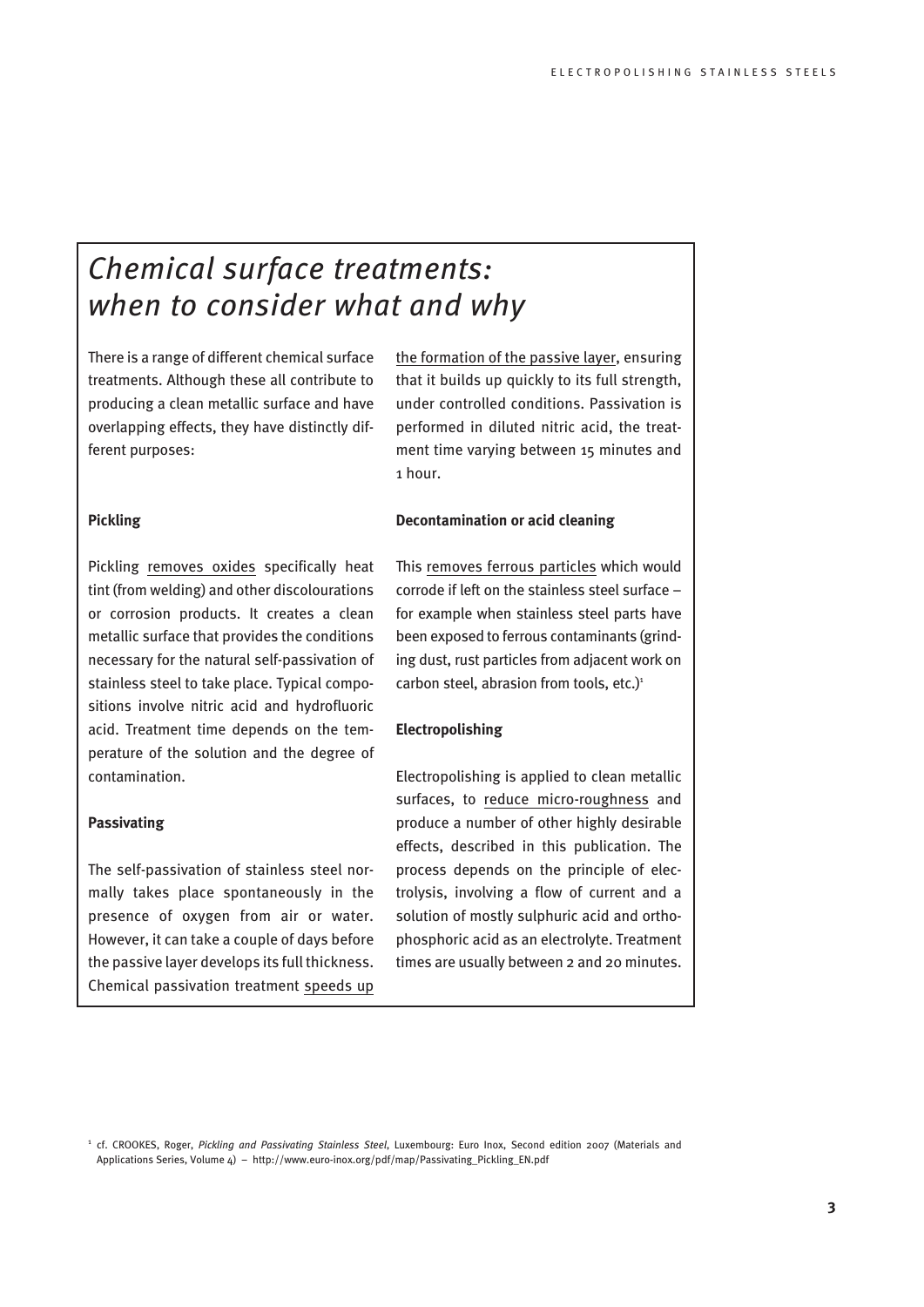# *2 The principle*

Electropolishing removes metal from a workpiece by passing an electric current while the workpiece is submerged in an electrolyte of a specific composition. The process is essentially the reverse of electroplating. In a plating system, metal ions are deposited from the solution onto the workpiece. In an electropolishing system, the workpiece itself is eroded, adding metal ions to the solution.

A typical electropolishing installation is similar in appearance to an electroplating line. A power source converts AC current to DC at low voltages. A tank fabricated from plastic or lead-lined tanks is commonly used to hold the chemical bath. A series of lead, copper or stainless steel cathode plates are lowered into the bath, to the negative (-) side of the power source. A part or group of parts is fixed to a rack made of titanium, copper or bronze. That rack in turn is coupled to the positive (+) side of the power source.

*Electropolishing is an efficient method of deburring – even in parts that would be difficult to treat mechanically. Photo: Poligrat, Munich (D)*

The workpiece is thus connected to the positive (anodic) terminal, while the negative (cathodic) terminal is connected to a suitable conductor. Both positive and negative terminals are submerged in the electrolyte, forming a complete electrical circuit. The current applied is direct (DC) current.

As the adjoining illustration shows, the metal part is charged positive (anodic) and immersed in the chemical bath. When current is applied, the electrolyte acts as a conductor ("tool") to allow metal ions to be removed from the part. While the ions are drawn toward the cathode, the majority of the dissolved metals remain in solution. Some ions are deposited in sludge form on the cathodes, which require regular cleaning for efficiency. Gassing, in the form of oxygen, occurs at the metal surface, furthering the electrolytic action.

The quantity of metal removed from the workpiece is proportional to the current applied, the efficiency of the electrolyte and the exposure time. In the course of electropolishing, burrs and other projections become areas of very high current density and are preferentially eroded. The workpiece process parameters are set to control the amount of metal removed, so dimensional tolerances are maintained.

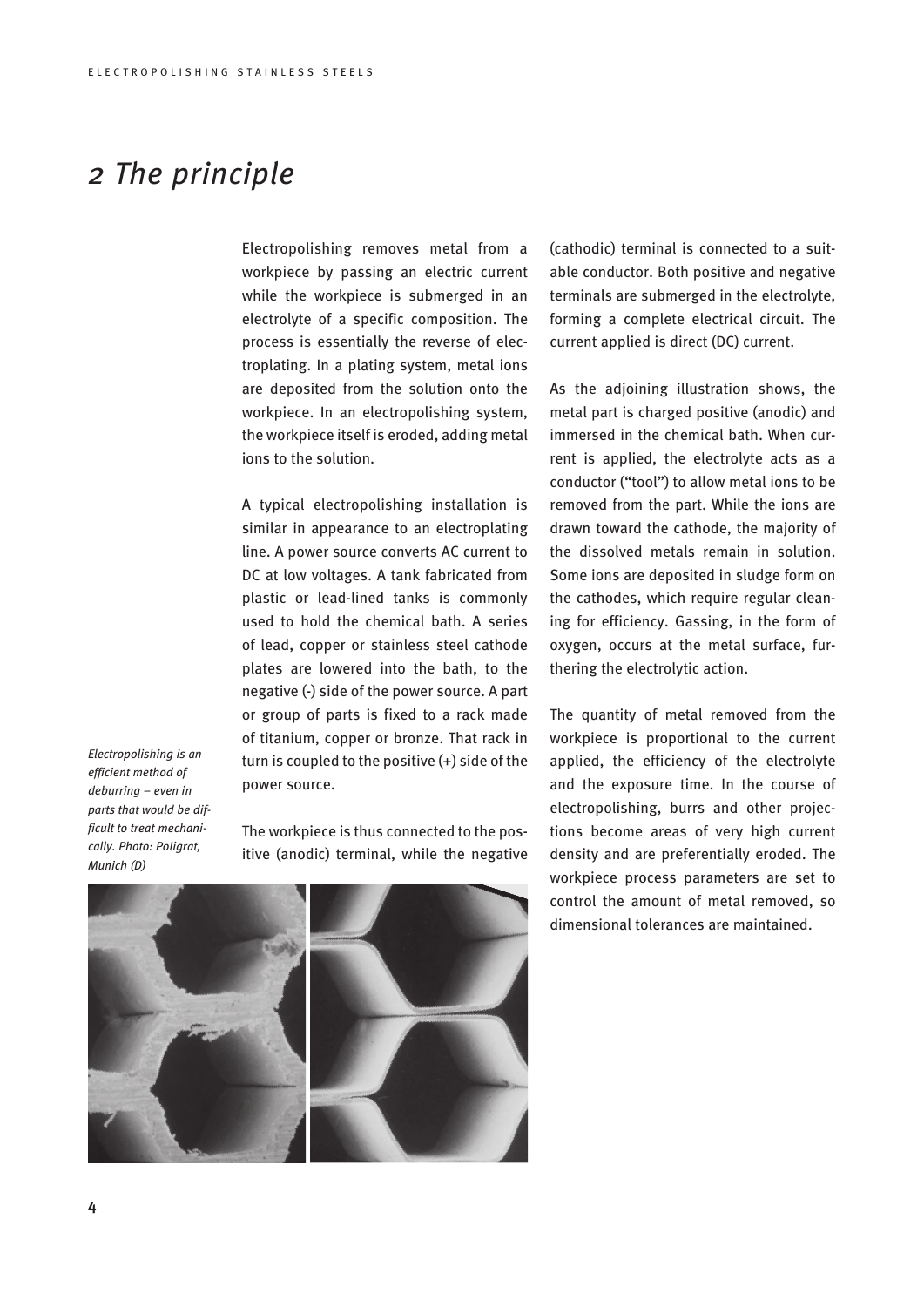

*The workpiece being the anode of the electrochemical process, material is removed from the surface [3].*

In the case of stainless steel, the various elements, which make up the alloy, are removed at different rates. Iron and nickel atoms are more easily extracted from the crystal lattice than are chromium atoms. The electropolishing process removes the nickel and the iron preferentially, leaving a surface rich in chromium. This phenomenon accelerates and improves the passivation of electropolished surfaces[2].

The fact that electropolishing is a nondistortion process is often overlooked. Electropolished parts are neither subject to mechanical nor thermal stress from polishing media, nor are they impinged or tumbled [4].

The results can be reproduced with a high degree of precision, so components with tight tolerances can also be treated safely<sup>2</sup>.



*A microscopic view of* 



<sup>2</sup> Given proper process control and procedures, there are no safety hazards, if competent electropolishing contractors are employed who ensure that efficient ventilation systems are used during the process. These operators should also dispose of waste materials, including spent acids, using approved, safe practices.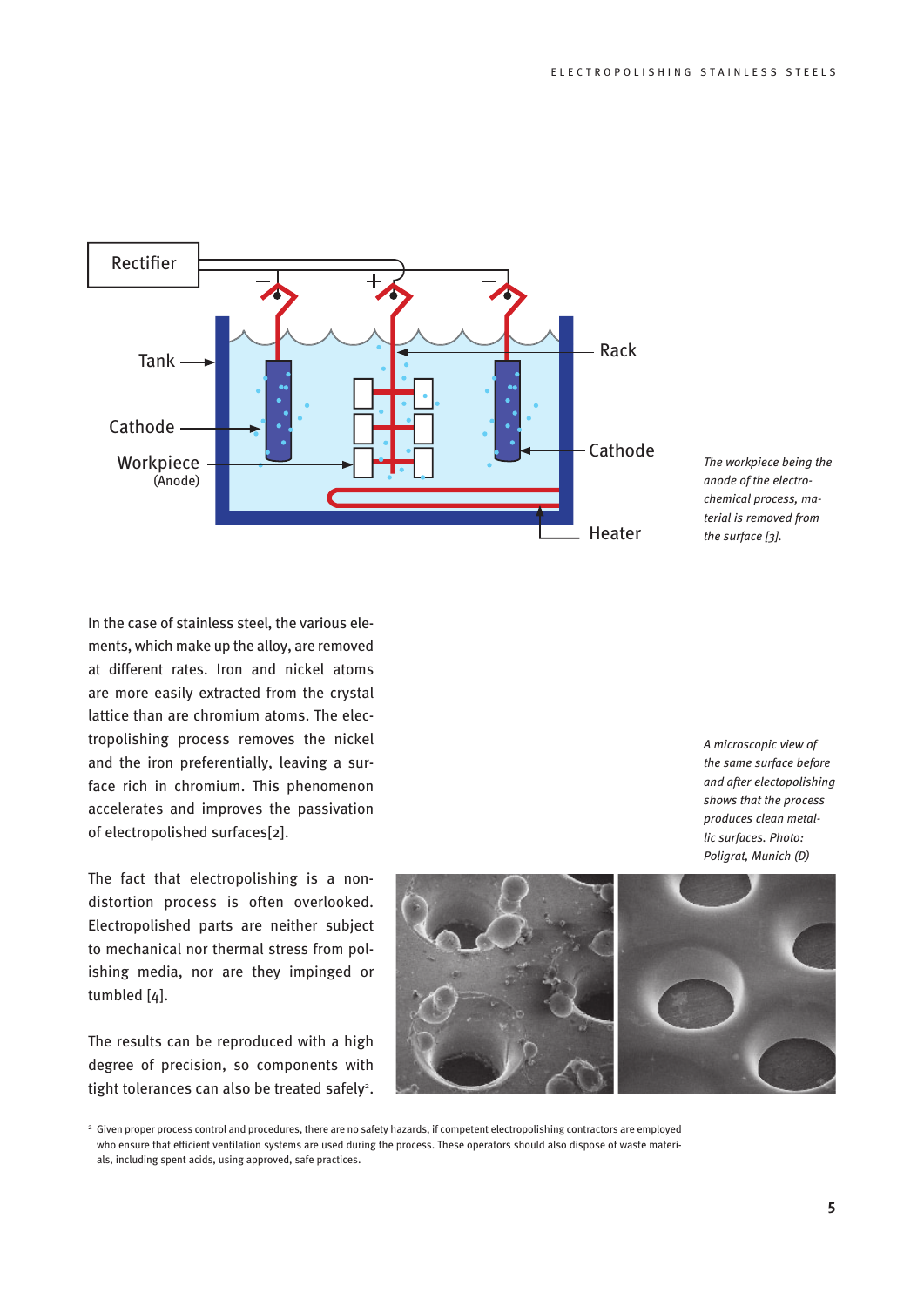# *3 Process steps*

To obtain high-quality electropolished finishes on most stainless steel alloys, the work must be performed in three major operations [5]:

- Metal preparation: to remove surface oils, greases, oxides and other contaminants that interfere with the uniformity of electropolishing
- Electropolishing: to smooth, brighten and/or deburr the metal
- Post-treatment: to remove residual electrolyte and by-products of the electropolishing reaction and dry the metal to prevent staining.

Each of these major operations may involve several tank stations to achieve the desired result.

The following schematic diagram shows the typical flow chart:

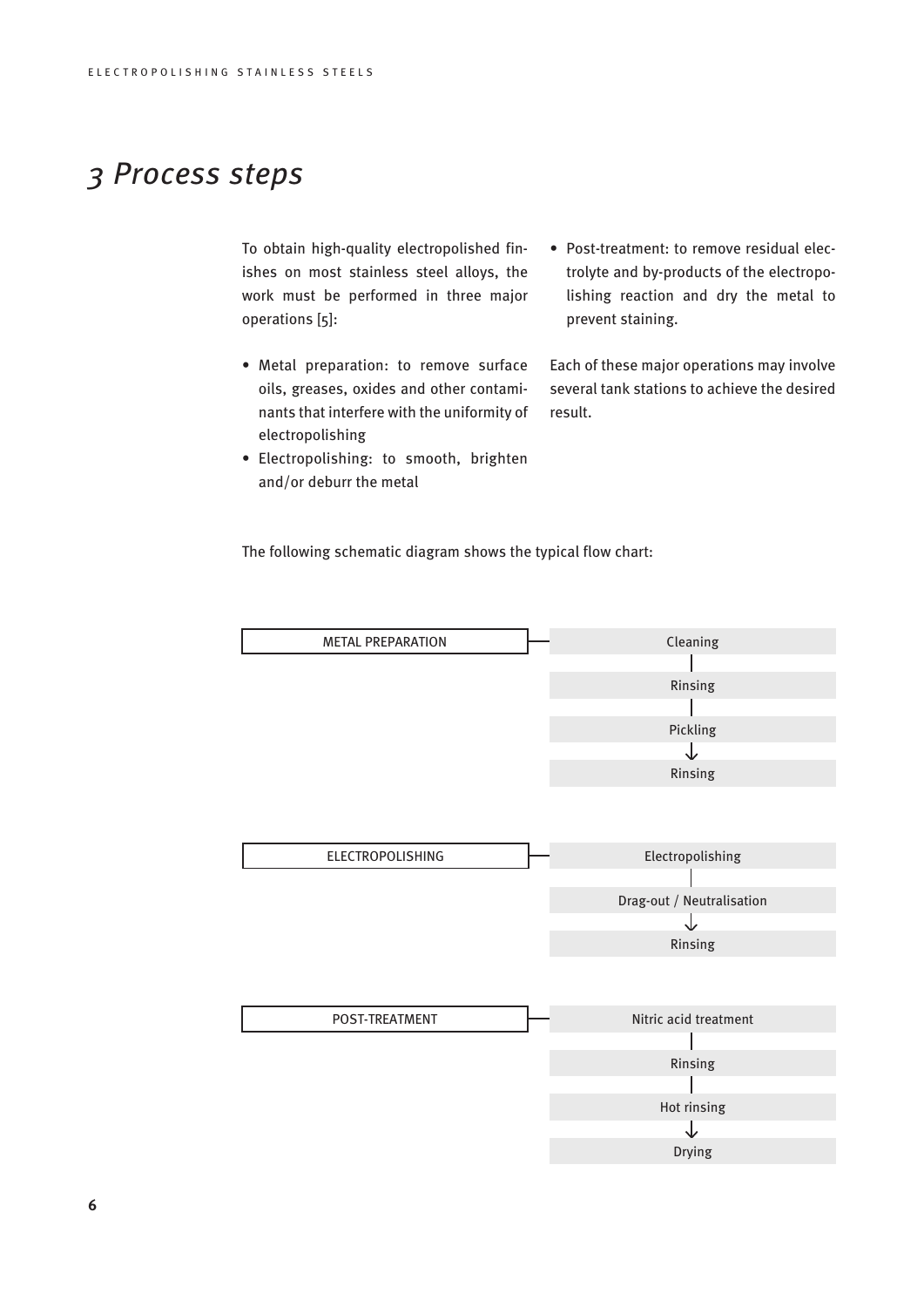# **3.1 Metal preparation**

Metal preparation includes two steps: alkaline or solvent cleaning/degreasing, followed by pickling where heat oxides (welds) are present.

The purpose of cleaning in alkaline or solvent cleaners is to remove any oil, grease, shop dirt, fingerprints or similar films left on the parts after manufacture. Surface contaminants present on the parts during electropolishing can lower the quality of the resulting finish, which is particularly important for critical applications such as medical, pharmaceutical and semi-conductor products. Once the parts are removed from the cleaner, care should be taken to avoid unnecessary contact with hands or the process equipment, as cleanliness should be considered one of the cardinal principles of all metal finishing operations. Improper or inadequate cleaning is a common cause of parts being rejected.

A rinse tank serves two primary functions: to remove the chemical residue from the previous operation, by dilution and to act as a barrier to prevent drag-in to the following operation.

Acid descaling/pickling removes light oxidation from processes such as cutting and eliminates alkaline film left by cleaning.

The principles of operation for the acid descale rinse are essentially the same as those for the alkaline cleanser rinse. The main difference is that since acidic solutions are generally much easier to remove by rinsing than are alkaline residues, lower flow rates and/or shorter rinsing times may often be used.

# **3.2 Electropolishing**

During electropolishing, the metal is dissolved from the anodic electrode, passing into the solution to form a soluble salt of the metal. All components of stainless steel –iron, chromium and nickel – undergo this reaction simultaneously, producing a controlled smoothing of the surface. Several side reactions also occur, creating by-products that must be controlled to produce the highest possible quality of electropolishing.

A typical electropolishing solution consists of an equal volume mixture of 96% mass fraction sulphuric acid and 85% orthophosphoric acid. The operating conditions are as follows:

- current density:  $5 \text{ A}/\text{dm}^2$  to  $25 \text{ A}/\text{dm}^2$
- temperature: 40 °C to 75 °C
- time: 2 min to 20 min
- cathodes: stainless steel, copper, lead

*Specialist electropolishers ensure that health and safety requirements are met. Photo: Anopol, Birmingham (UK)*

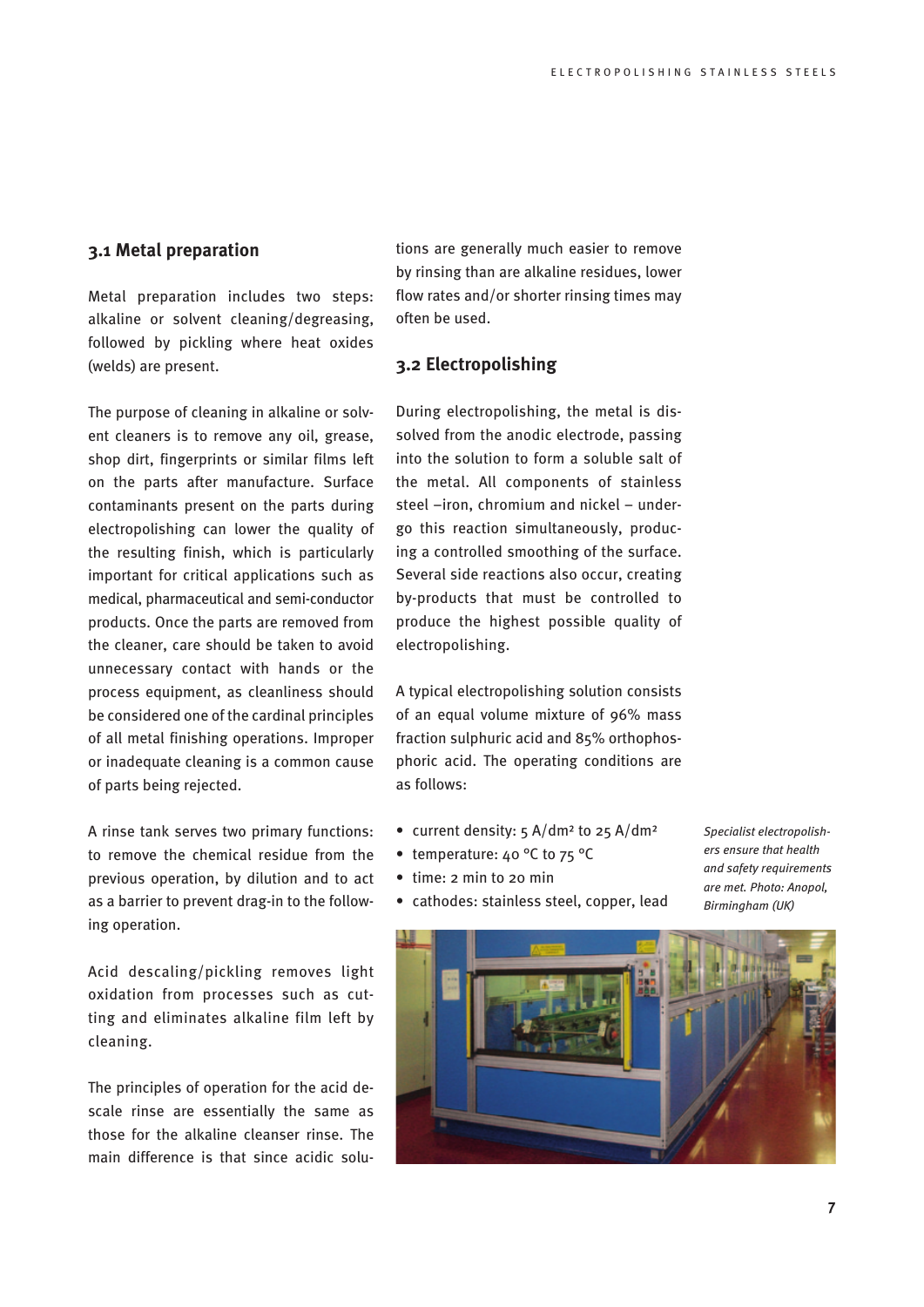The drag-out tank captures electropolishing solution from the previous operation. Stainless steel electrolytes normally require neutralisation with caustic soda (sodium hydroxide or lime milk) and produce relatively large volumes of precipitate. Specialist electropolishing companies ensure that environmental, health and safety standards are met.

In rinsing, it must be taken into account that electropolishing solutions are viscous and do not mix readily with water. Care must be taken to avoid electropolishing solution drying on the parts, as residual acid would cause staining or etching during storage. For this reason, hot rinses used for drying purposes should only be used after any residual electrolyte has been thoroughly rinsed away.

## **3.3 Post-treatment**

The purpose of nitric acid post-treatment for electropolishing is to dissolve the film of chemical by-products that forms as the electrochemical reactions take place. These by-products, which mainly consist of phosphates and sulfates of heavy metals, are difficult to remove by water rinsing alone. Thorough removal is crucial, however, to ensure that the surface remains consistent, corrosion resistant and hygienic during subsequent storage and use.

Residues of nitric-acid solutions can be removed with cold water, as they are more soluble in water than are alkaline residues.

There should be no traces of chemical on the components when they go into hot water, or the hot water will become progressively contaminated. The purpose of the hot-water rinse is also to raise the temperature of the metal sufficiently to cause flash drying of the parts before unracking.

Some types of parts will not dry completely after hot-water rinsing. Centrifugal dryers, heated air chambers and other types of drying stations may be needed to force rapid evaporation of residual moisture and prevent staining of the work.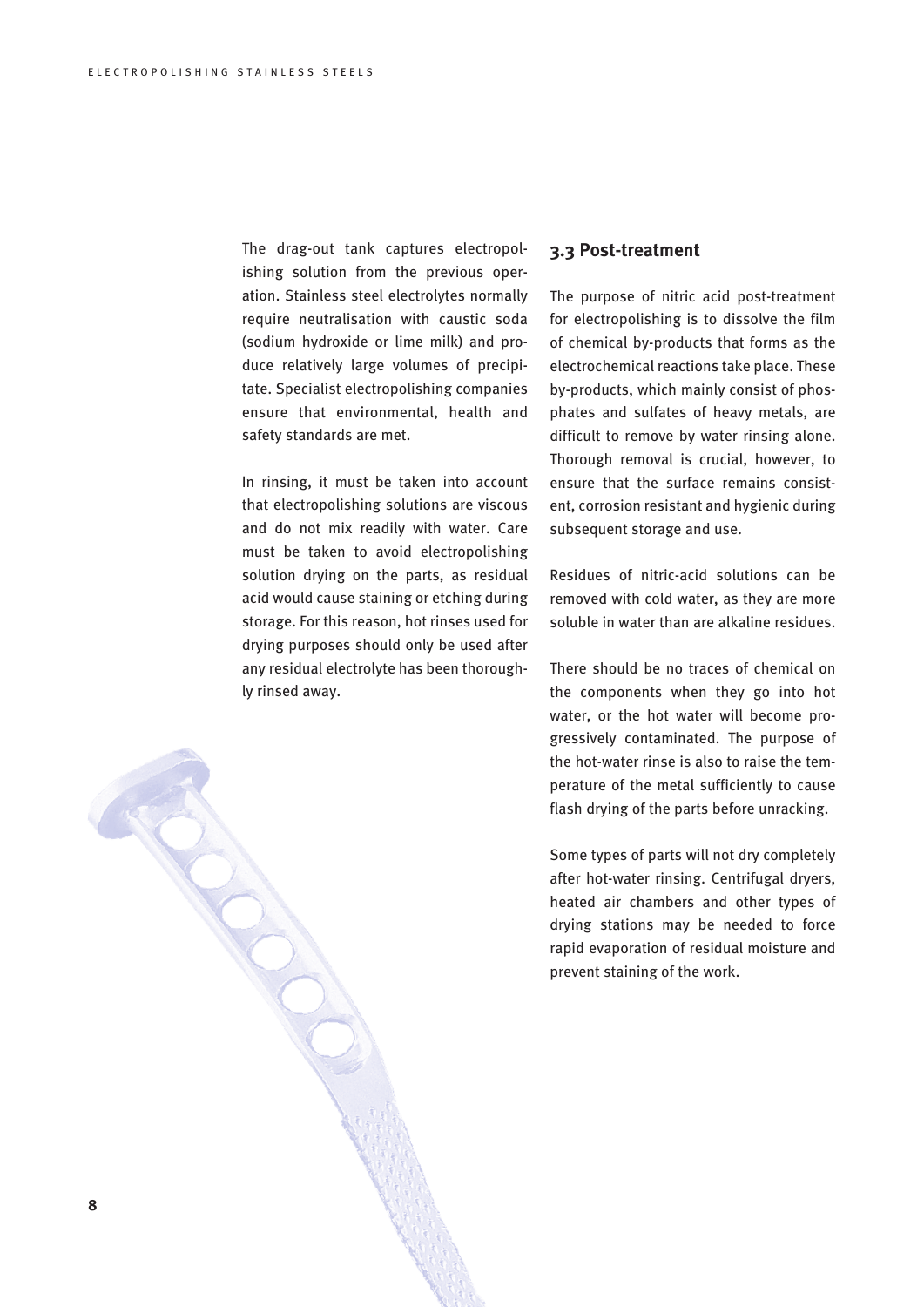# *4 Electropolishing vs. other surface-finishing techniques*

Although the visual effect of electropolished, mechanically polished and electroplated material can be quite similar, their areas of application are fundamentally different.

# **4.1 Mechanical polishing**

Mechanical grinding, polishing and buffing of stainless steel are typically used to produce attractive mirror-like results on consumer goods or decorative architectural parts. Mechanical polishing operations can be easy to perform at the workshop or on site<sup>3</sup> and during repair.

However, the processes can induce stress in the surface layer, which may cause their metallurgical properties to deteriorate and make them less suitable for particularly demanding environments. Mechanical treatment can also be labour intensive.

A mechanically polished metal surface involves microscopic scratches, strains, metal debris and embedded abrasives. In contrast, an electropolished surface is completely featureless. It reveals the original crystal structure of the metal without the distortion produced by the cold-working process that always accompanies mechanical finishing.

The difference between an electropolished part and a mechanically finished one is often not readily obvious to the eye, particularly if both are polished to the same roughness. The advantages of the finish

produced by electropolishing become visible, however, when the surface is viewed under high magnification. In contrast, finishing processes using abrasives or other cutting or burnishing processes always distort the metal surface, regardless of how small the amount of work.







*Stainless steel surface: mechanically ground (above), mechanically polished (centre), electropolished (below) Photos: Poligrat, Munich (D)*

<sup>3</sup> cf. VAN HECKE, Benoît, T*he Mechanical Finishing of Stainless Steel Decorative Surfaces*, Luxembourg: Euro Inox, 2005 (Materials and Applications Series, Vol. 6) – http://www.euro-inox.org/pdf/map/MechanicalFinishing\_EN.pdf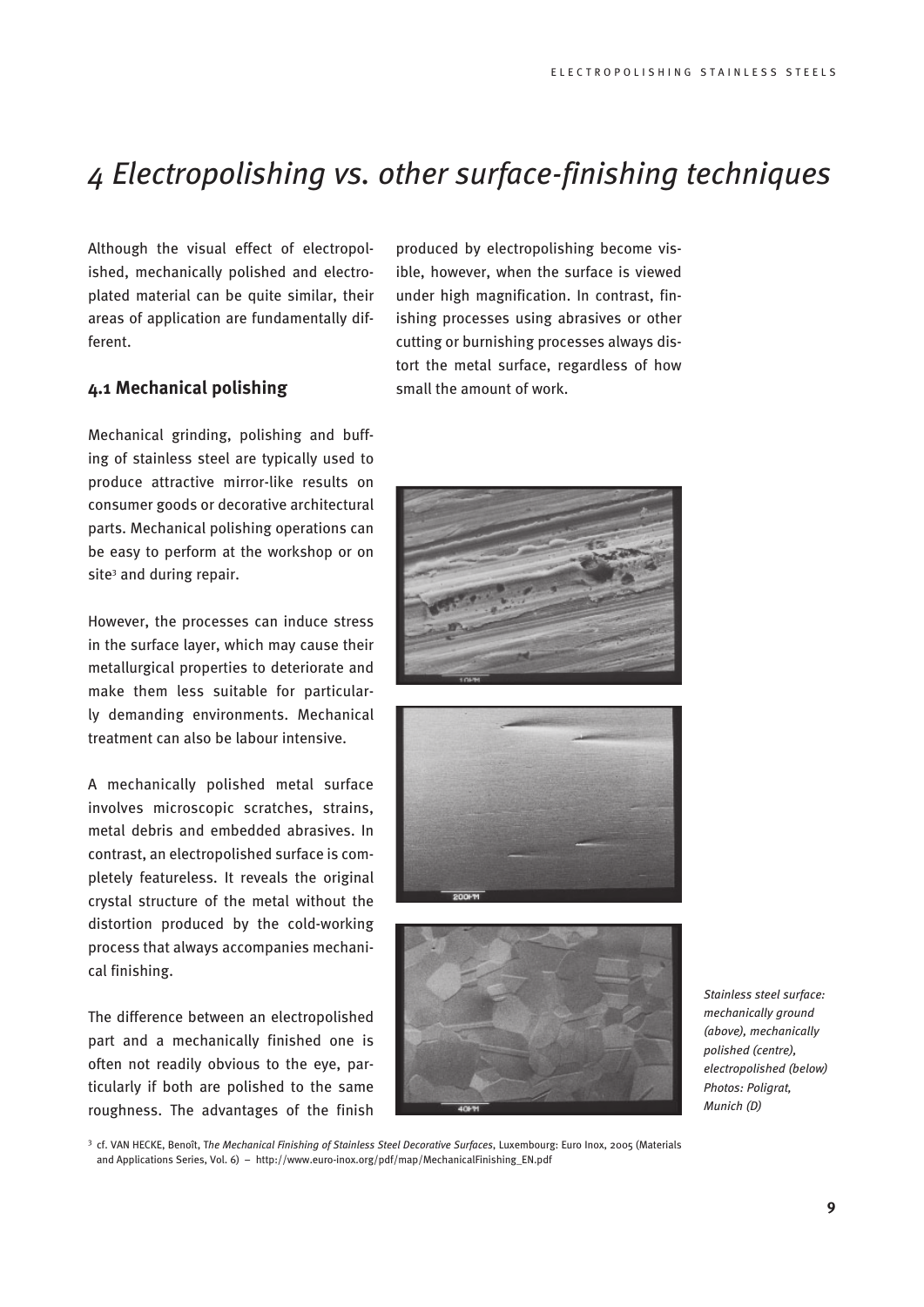

*Surface roughness of stainless steel, mechanically polished; above grain 400, below grain 120 and electropolished. Both surfaces show identical Ra values. Photo: Poligrat, Munich (D)*

The differences are much more than simply topographical. The changes in material properties associated with cold working penetrate well below the surface and into the material. Likewise, abrasives can become embedded in the surface. The mechanical strength of the surface is increased locally by the cold working that accompanies the induction of mechanical stress.

A smooth and defect-free surface can be obtained with electropolishing by choosing the optimum current density and temperature and appropriate bath configurations. The process is technically superior to mechanical polishing, because it does not contaminate the surface with any foreign material and the surface obtained by electropolishing is passive and corrosionresistant [6].

*Electropolishing can also be applied to parts of complex shape. Photo: Packo Surface Treatment, Diksmuide, (B)*

# **4.2 Electroplating**

Highly reflective finishes can also be achieved by applying nickel and/or chromium plating to other materials, such as carbon steel. However, these added metallic layers are rarely microscopically flawless. Furthermore, they can wear or chip off and expose the base metal, which can subsequently corrode [3]. This is why chromium-plated carbon steel, for example, is not usually a suitable alternative to electropolished stainless steel.

Electroplated glossy stainless steel can be found in automotive trim. Here, a chrome flash is applied to align the visual appearance of the stainless steel parts with that of the chromium-plated carbon steel parts. The plating does not add to the stainless steel's corrosion resistance.

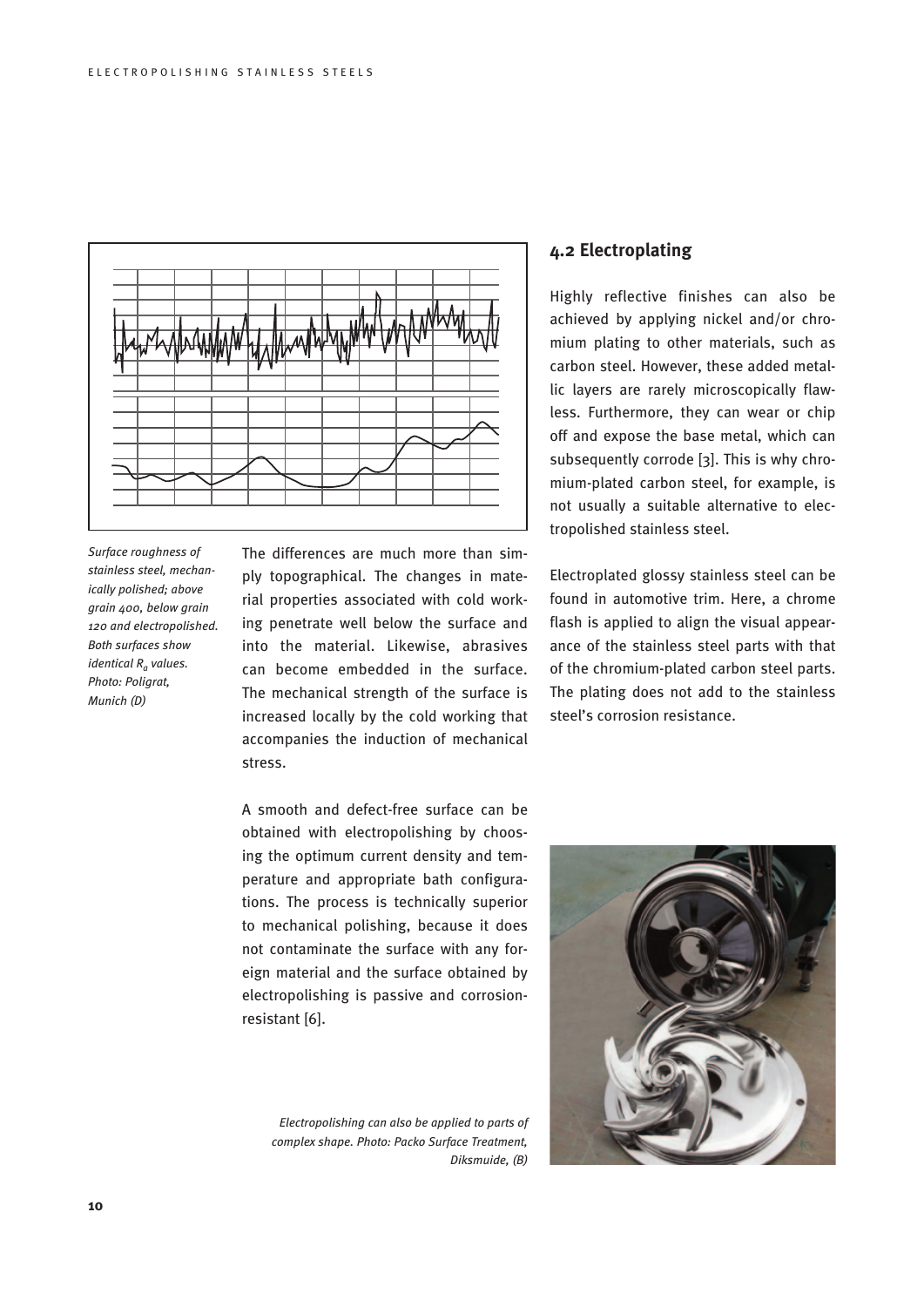# *5 Specifying electropolished finishes*

Electropolishing is preferred in many industries as a final finish for numerous metals because of its surface enhancement, its non-contaminating, non-particulating and non-stick qualities – or simply for decorative reasons. If the goal is an aesthetically pleasing finish, high-quality electropolishing can usually be judged by visual inspection. A microscopic evaluation of the surface is necessary, however, where the highest grade of finish is required and it is imperative that the surface condition be documented for future evaluation.

For example, a buffed surface (such as No. 8 super-mirror finish) may look exactly like an electropolished surface to the uneducated eye. They can yield the same surface-finish profilometer readings (R<sub>a</sub> – roughness average<sup>4</sup> or RMS – Root Mean Square). Photomicrographs of the two surfaces will, however, show a substantial difference. The electropolished surface will be seen as featureless while, on the buffed surface some microscopic scratches, as well as embedded abrasives and buffing compounds, will be visible.

Roughness measurements have no real bearing on how easily an electropolished surface can be cleaned after use or on its non-contaminating, non-particulating or non-sticking properties [1].

The required appearance – for example, bright or dull – should be specified by the purchaser. Unless otherwise specified, a bright lustre is usually considered acceptable. Alternatively, samples showing the required finish or range of finish are supplied by or approved by the purchaser. When required, the base material may be subjected to mechanical grinding and buffing before electropolishing, to yield the desired final surface characteristics [7].

Where specified, the significant surface of the article to be smoothed and passivated by electropolishing must be free of clearly visible defects such as pits, roughness, striations or discolouration, examined with normal eyesight at a distance of approximately 0.5 m [8].

Stabilised stainless steel grades, like 1.4541 or 1.4571 are not used for electropolished applications.

Note: Defects in the surface of the base material such as scratches, porosity or inclusions, can adversely affect the appearance and performance of the article.

 $4 R<sub>2</sub>$  is the arithmetic average of roughness values measured on a section of standard length.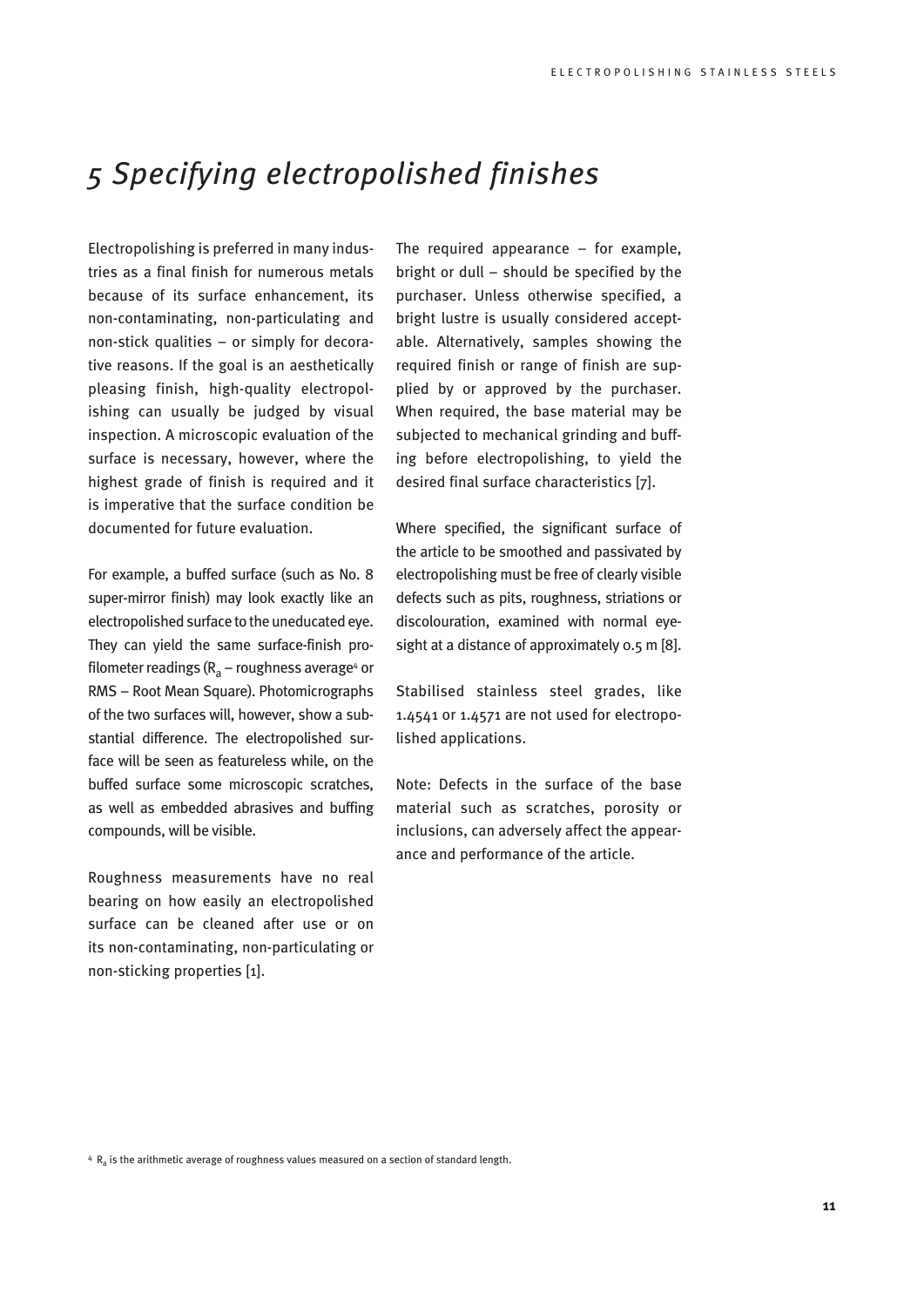# **Information to be supplied to the electropolishing contractor**

- The number of the standard specifying electropolishing [8], the alloy designation number and the test method(s) to be used to evaluate the article.
- The appearance required. Alternatively, a sample showing the required finish is supplied by or approved by the purchaser.
- Those areas on the article where electrical contact is acceptable.
- The dimensional tolerances, if any, to be stated in the ordering document<sup>5</sup>.
- Any requirement for passivation testing<sup>6</sup>.
- Any requirement for the provision of a test report.

# *6 Typical applications*

## **Piping and tubing**

In recent years, electropolishing has been shown to provide the ultimate inner- and outer-diameter finish for piping and tubing. Electropolishing is necessary whenever non-contaminating, non-particulating and anti-fouling surfaces are required. In



addition, both pipe and tubing benefit from the minimal-friction and maximum-purity aspects of electropolishing. Major beneficiaries of electropolished piping and tubing include the petrochemical, nuclear, pharmaceutical, semi-conductor and food and beverage industries.

## **Medical Applications**

The medical field has benefited from electropolishing for many years. All hospital, medical and surgical equipment (scalpels, clamps, saws, coronary, bone and joint implants, prosthetic devices, etc.) should be electropolished to facilitate cleaning and achieve low contamination levels. Metal articles exposed to radiation and requiring regular decontamination are prime candidates for electropolishing.

*corrosive body fluids, they are electropolished to optimise their surfaces for corrosion resistance. Photo: Anopol, Birmingham (UK)*

*As prosthetic devices and surgical instruments are in contact with* 

<sup>5</sup> Typically, 5 to 10 μm of metal are removed from the surface during electropolishing. However, up to 50 μm may be removed for additional smoothing. Greater amounts will be removed from corners and edges (i.e. areas of high current density) unless shields and/or auxiliary cathodes are used.

<sup>6</sup> Further information is available in ISO 15730 or ASTM B 912.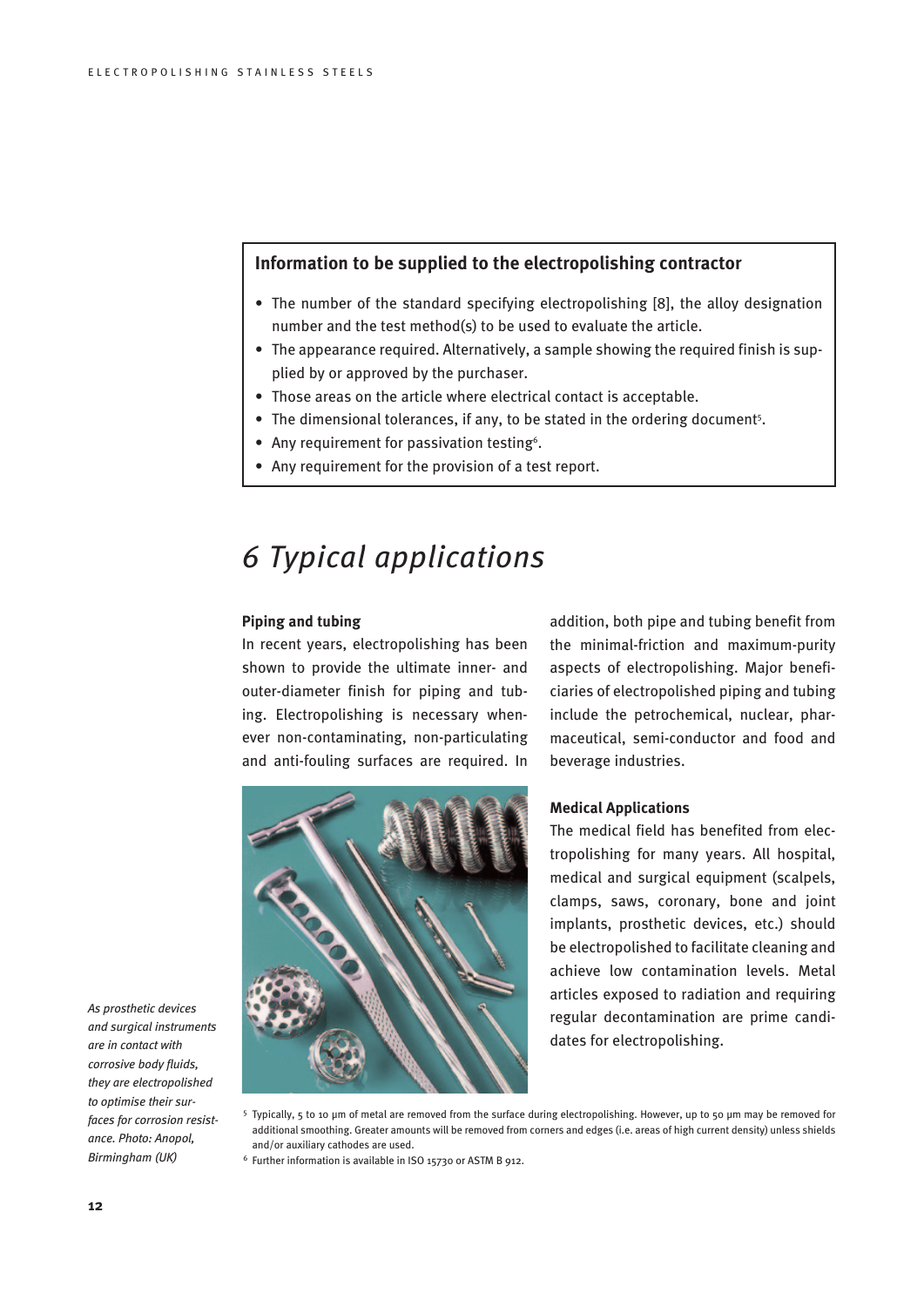## **Semi-conductor manufacturing**

Clean rooms in semi-conductor manufacturing require non-contaminating and nonparticulating surfaces. An electropolished finish is the ultimate finish for metal components in a clean room, including tables, chairs, equipment consoles, gas and fluid distribution systems, waste containers, light fixtures, exposed electrical conduit and outlet boxes, vacuum chambers and manufacturing and processing equipment.

## **Pharmaceutical processing**

Like semi-conductor manufacturers, pharmaceutical companies insist on super-clean metal surfaces. Today, the inside surfaces of pharmaceutical mixers, dry-product delivery systems, filters, strainers, vessels, dryers, choppers, cooling coils, plate coils, heat exchangers and other important hardware are all electropolished. For microbiological or other contamination problems,



electropolishing offers the ultimate solution for stainless steel pharmaceutical components.

## **Energy exploration**

The energy-exploration industry is a new customer for electropolishing. An expanding array of down-hole equipment is electropolished, mainly for super-passivation against sour gas attack. In addition, many off-shore rig components, including piping, pumps, valves, condensers and thermo wells, are electropolished for protection against salt air and water.

*Non-sticking properties are a key requirement in dosage devices used in the pharmaceutical industry. Photo: Centro Inox, Milan / Delmet, Gorgonzola (I).*



*Process tanks in the pharmaceutical industry are electropolished to meet the highest hygiene requirement. Photo: Centro Inox, Milan (I)*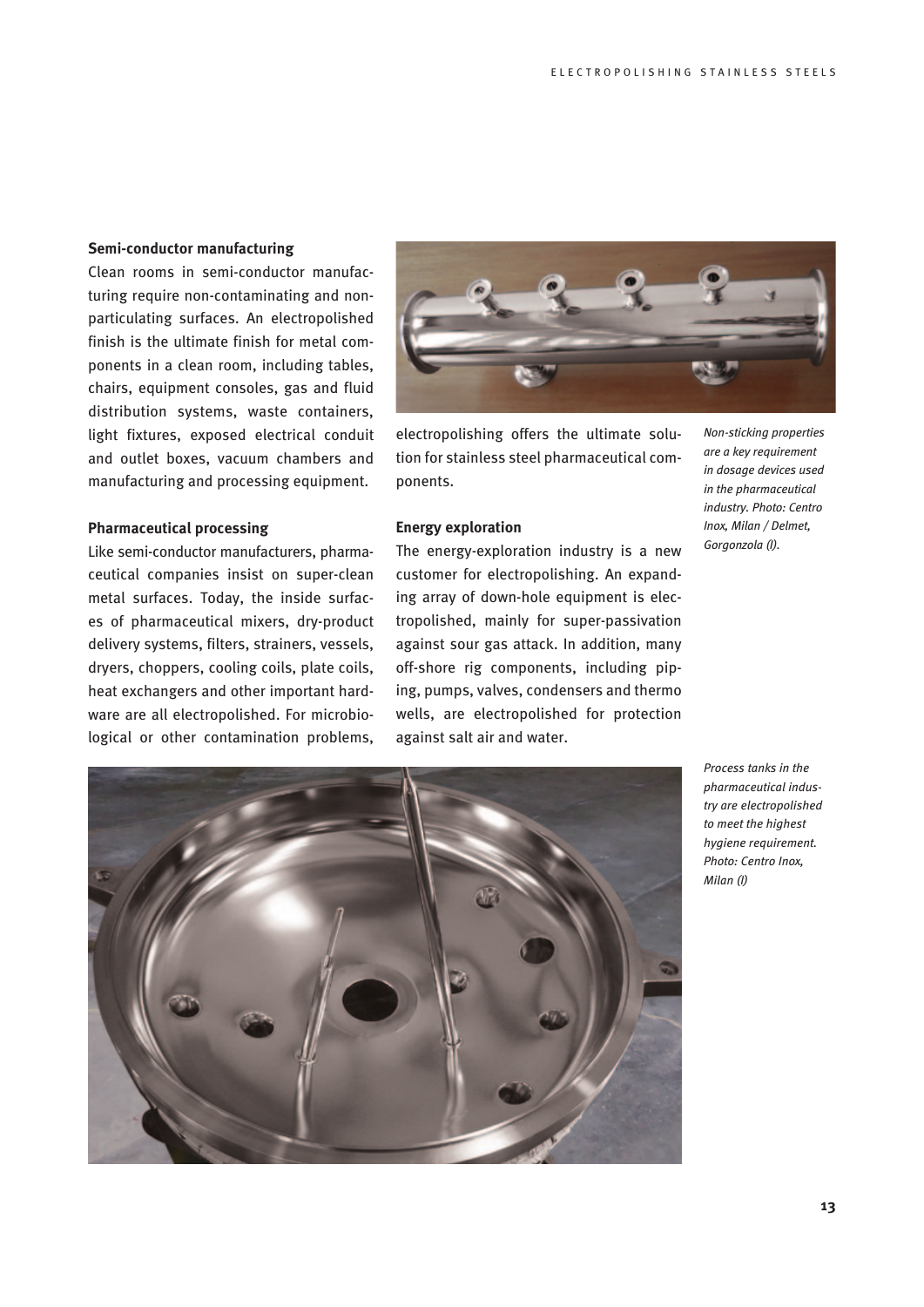## **Food and beverage processing**

Electropolishing provides the smooth, easycleaning and cosmetically pleasing surfaces demanded by this industry, coupled with unmatched non-contamination and sanitary qualities. The process reduces oxidation and contamination of stainless steel components used in kitchen, dairy and automatic food-processing equipment. Overall, a perfectly clean surface is produced by electropolishing, offering maximum resistance to the build-up of bacteria and product particles.

## *left:*

*After twenty years of service in an Underground station, a combination of mechanical polishing and subsequent electopolishing has proved to be a maintenance-friendly solution. Photo: Euro Inox, Brussels (B) / Rheinbahn AG, Düsseldorf (D)*

#### *right:*

*Electropolishing strongly facilitates the removal of graffiti. Photo: Packo Surface Treatment, Diksmuide (B)*

## **Water treatment**

The water treatment and distillation industries employ electropolishing to improve the corrosion resistance of stainless steel components and reduce the microbiological contamination that can accumulate within these systems. Components commonly electropolished in the water treatment and distillation industry include filters, screens and strainers, pumps and valves, condensers and piping.

## **Paper mills**

Paper slurry-pipe systems and head boxes are two of the many electropolishing applications in the paper-mill business.

## **Public places**

As electropolishing minimises surface micro-roughness and significantly reduces the adherence of dirt, it facilitates the removal of graffiti on stainless steel surfaces.



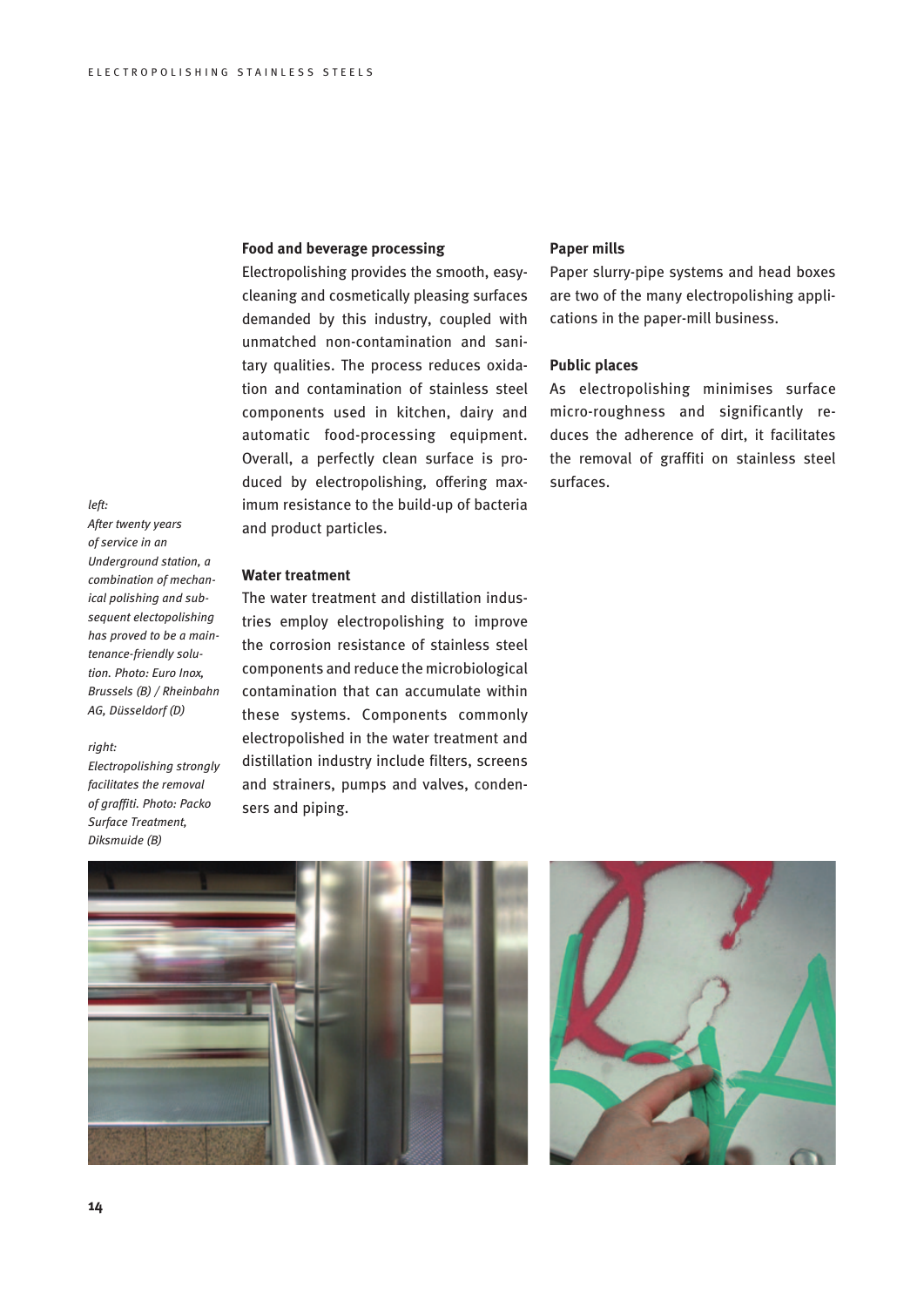# *7 Glossary*

# **activation**

elimination of a passive surface condition

## **auxiliary cathode**

a cathode so placed as to divert to itself some portion of the current from parts of the work that otherwise receive too high a current density

## **bright finish**

a finish with a uniform, smooth surface of high reflectivity

### **buffing**

### **mopping**

smoothing of a surface by means of a rotating flexible wheel to the surface of which fine, abrasive particles are applied in suspension in a liquid, in the form of a paste or grease stick

*NOTE: A mopped or buffed surface is characterised as semi-bright to mirror-bright, without pronounced line patterns on the surface.*

# **burnishing**

smoothing the surface by rubbing, essentially under pressure, rather than by removing the surface layer

# **cleaning**

removing foreign materials such as oxides, scales, oil, etc. from the surface

## **> acid cleaning**

cleaning (as above) by means of acid solutions

## **> alkaline cleaning**

cleaning (as above) by means of alkaline solutions

# **> anodic cleaning**

# **reverse cleaning (U.S.)**

electrolytic cleaning in which the workpiece to be cleaned is the anode of the cell

# **> electrolytic cleaning**

cleaning in which direct current is passed through the solution, the workpiece to be cleaned being one of the electrodes

## **current density**

the ratio of the current on a surface of an electrode to the area of that surface *NOTE: Current density is often expressed in amperes per square decimetre (A/dm2 )*

### **deburring**

removing sharp edges and burrs by mechanical, chemical or electrochemical means

# **degreasing**

removing grease or oil from a surface

### **drag-in**

liquid carried into a solution by the objects introduced therein

## **drag-out**

liquid carried out of a solution by the objects removed therefrom

## **dull finish**

a finish essentially lacking both diffuse and specular reflectance

# **electrolytic solution electrolyte**

a conducting medium in which the flow of current is accompanied by movement of matter, being most often an aqueous solution of acids, bases or dissolved salts of the metal that is to be deposited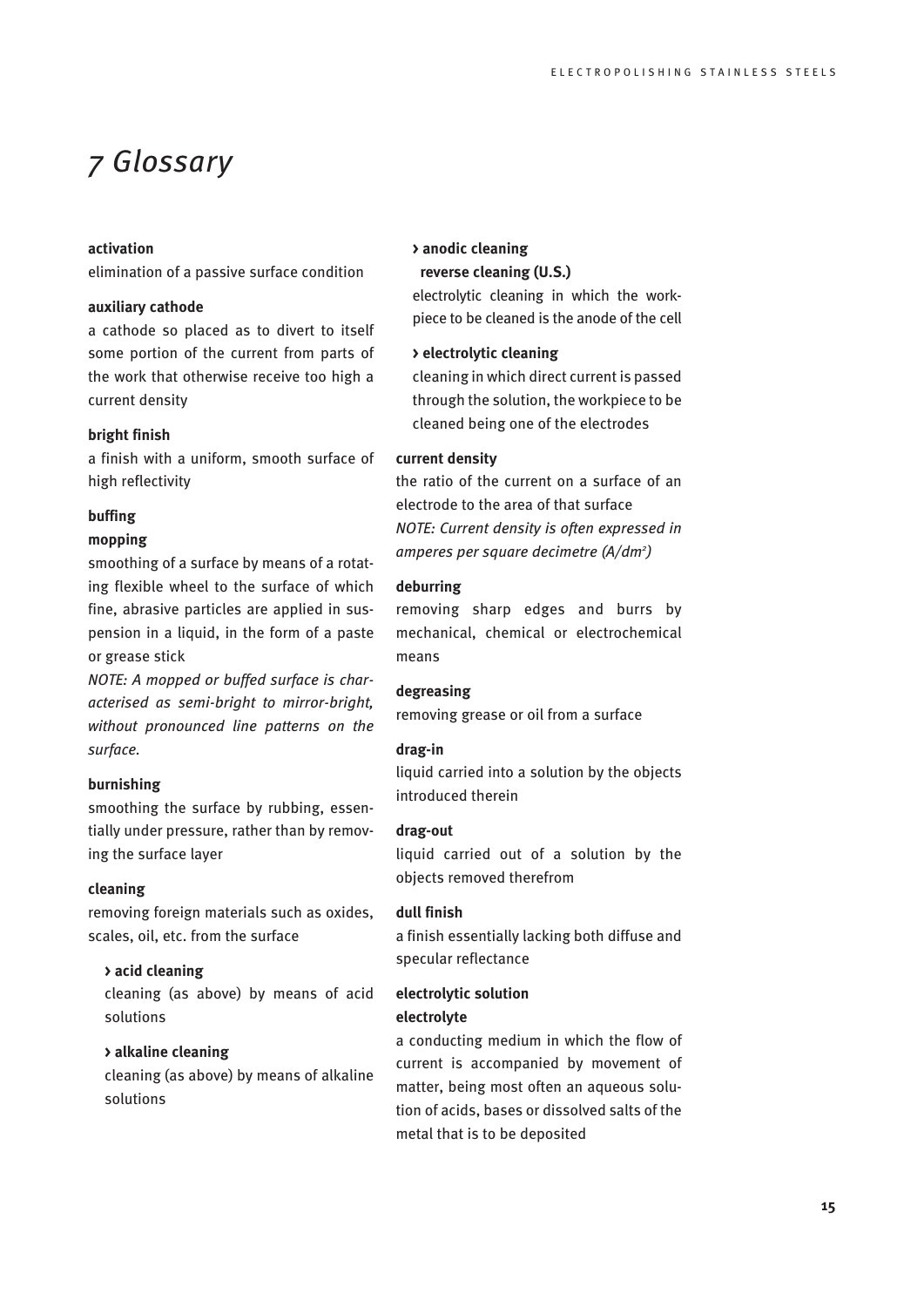*Even large parts like polymerisation reactors can be electropolished. Photo: Poligrat, Munich (D)*



# **electroplating electrodeposition**

deposing an adherent coating of a metal or an alloy upon a substrate by electrolysis, to secure a surface with properties or dimensions different from those of the base metal

## **electropolishing**

improving the surface smoothness and brightness of a metal surface by making it anodic in an appropriate solution

#### **etch**

to unevenly dissolve a part of the surface of a metal

## **finish**

the appearance of the coating or base material (cf. bright finish, dull finish, matt finish, satin finish)

## **gassing**

the evolution of gases from the electrode(s) during electrolysis

### **grinding**

## **polishing**

removing material from the surface of a workpiece by means of abrasives contained in or bonded to a rigid or flexible holder,

grinding usually being the first step in polishing operations

### **matt finish**

a uniform finish of fine texture, virtually without specular reflectivity

# **measurement area**

the surface area that is examined for conformity to one or more specified requirements

## **passivating**

imparting passivity to a metal surface or to an electrodeposited coating

# **pickling**

removing oxides or other compounds from a metal surface by chemical or electrochemical action

# **polishing, mechanical**

smoothing a metal surface by the action of abrasive particles attached by adhesive to the surface of wheels or endless belts, usually driven at high speed

### **rack**

a frame for suspending and carrying current to articles during electropolishing and electroplating

#### **scale**

an adherent oxide coating, thicker than the superficial film and referred to as tarnish

## **surface treatment**

a treatment to modify a surface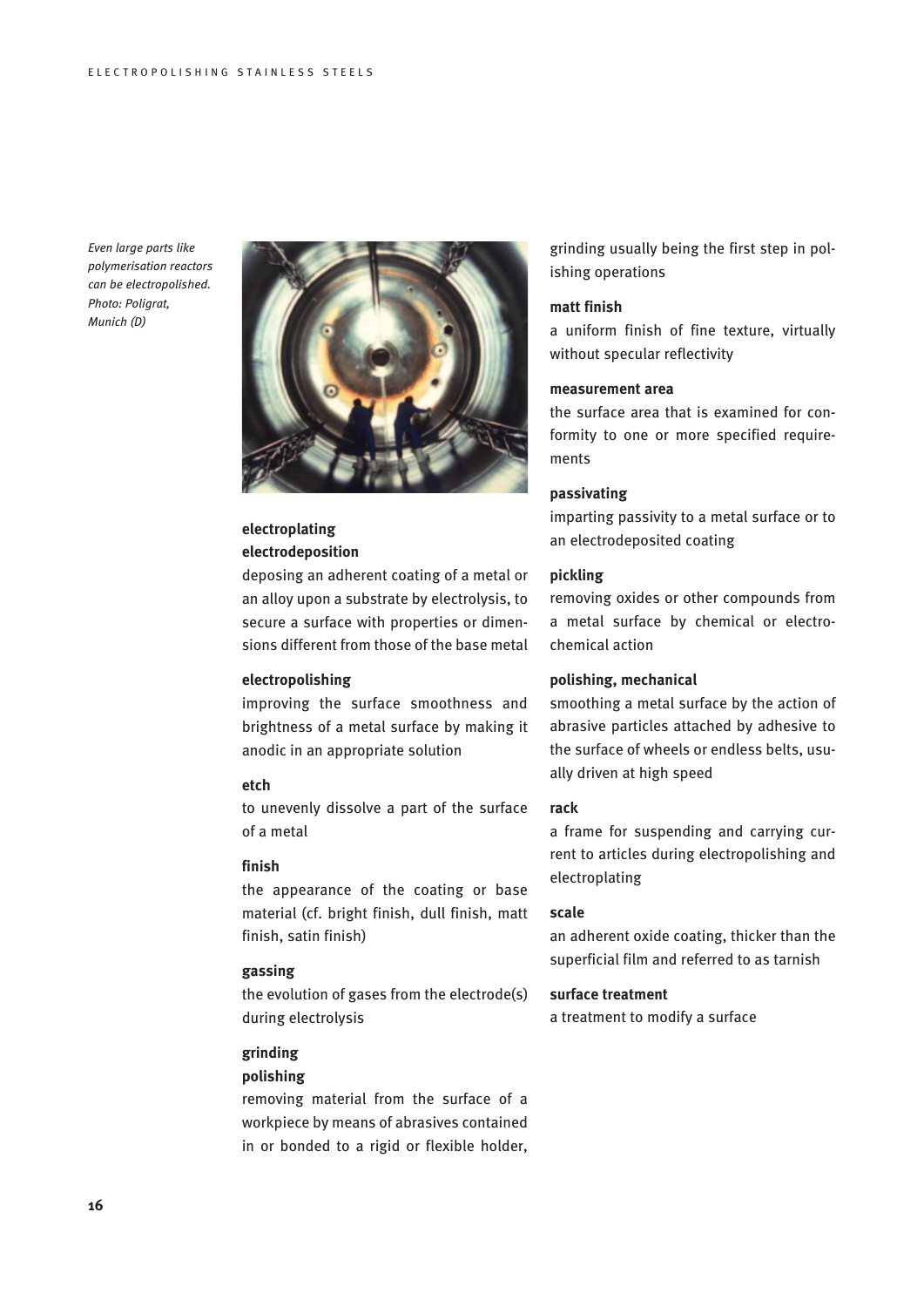# *8 References*

- [1] www.delstar.com, *''Electropolishing, A User's Guide to Applications, Quality Standards and Specifications''*, 2003
- [2] http://www.kepcoinc.com/?page=serviceselectropolishing, Kalamazoo Electropolishing Company, *''What is Electropolishing?''*
- [3] http://www.abccorporate.com, Allegheny Surface Technology, *''Electropolishing''*
- [4] http://www.ableelectropolishing.com/electropolishing\_workbook.pdf, Able Electropolishing, *''Looking for Solutions to Metal Surface Problems?''*
- [5] http://www.electropolish.com/pubs/process\_steps.pdf, *''The MCP System of Electropolishing, General Process Steps''*
- [6] MOHAN, S., KANAGARAJ, D., VIJAYALAKSHMI, S., RENGANATHAN, N. G., *''Electropolishing of Stainless Steel – a Review''*, Trans IMF 79, No.4, 2001
- [7] ASTM B 912-02 Standard Specification for Passivation of Stainless Steels Using Electropolishing
- [8] ISO 15730: 2000 Metallic and other inorganic coatings Electropolishing as a means of smoothing and passivating stainless steel